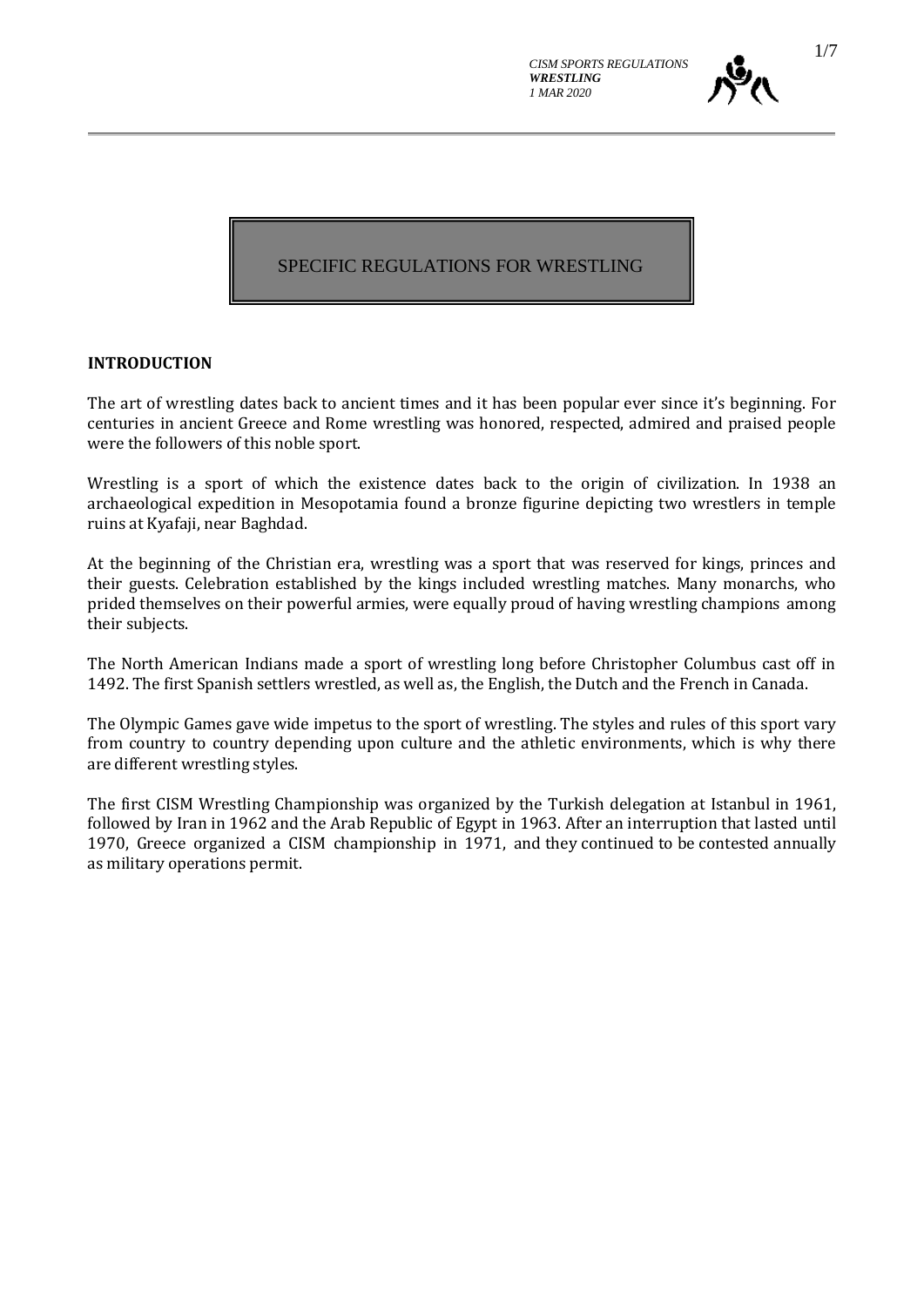

#### **1. INTERNATIONAL FEDERATION REGULATIONS**

**1.1.** The present regulation applies at all CISM wrestling championships. The official language used in these regulations is English. This version prevails in the event of a dispute.

Whenever a case is not stated in these present regulations, then the United World Wrestling Federation (UWW) regulations will apply.

**1.2.** For consideration as a CISM Wrestling Championship in each discipline, a minimum of:

- 8 countries for Freestyle (FS)

- 8 countries for Greco-Roman style (GR)

- 4 countries for Women's Wrestling (WW) must

participate in the championship.

#### **2. ORGANIZATION**

**2.1.** As a general rule the CISM wrestling championships are organized each year, under the auspices of the Military Sports Council.

**2.2.** A country that has been appointed to organize a CISM World Military Wrestling Championship has to include at a minimum, men's Freestyle and Greco-Roman competitions.

**2.3.** Military World Championships usually take place between the 1st of September and the 15th of December, except in those years when the Olympic Games take place: in this case, the dates are arranged in agreement with the participating countries.

#### **3. PARTICIPATION-COMPOSITION OF THE MISSION**

#### **3.1. WORLD MILITARY WRESTLING CHAMPIONSHIP**

**3.1.1.** A country's delegation that is participating in the World Military Wrestling Championships may be composed of a maximum of 37 people. The breakdown for the composition of a participating country's delegation is as follows:

| Number of Wrestlers     | 1-3 | $4 - 10$ | 11-30 |
|-------------------------|-----|----------|-------|
| <b>Chief of Mission</b> |     |          |       |
| Team Captain            |     |          |       |
| Coaches                 |     |          |       |
| Referees*               |     |          |       |
| Extra/Doctor            |     |          |       |
| <b>Total</b>            | 4-6 | $10-16$  | 18-37 |

**3.1.2.** A country's delegation that is participating in the World Military Games Wrestling Championships may be composed of a maximum of 25 people. The breakdown for the composition of a participating country's delegation is as follows:

| Number of Wrestlers | 1-3     | $4 - 10$  | 11-18 |
|---------------------|---------|-----------|-------|
| Chief of Mission    |         |           |       |
| Team Captain        |         |           |       |
| Coaches             |         |           |       |
| Referees*           |         |           |       |
| Extra/Doctor        |         |           |       |
| <b>Total</b>        | $4 - 6$ | $10 - 16$ | 18-25 |

\*Referees according to UWW rules:

- \*Minimum number to avoid being penalized

- Each referee must present his/her valid UWW license for the current competition year.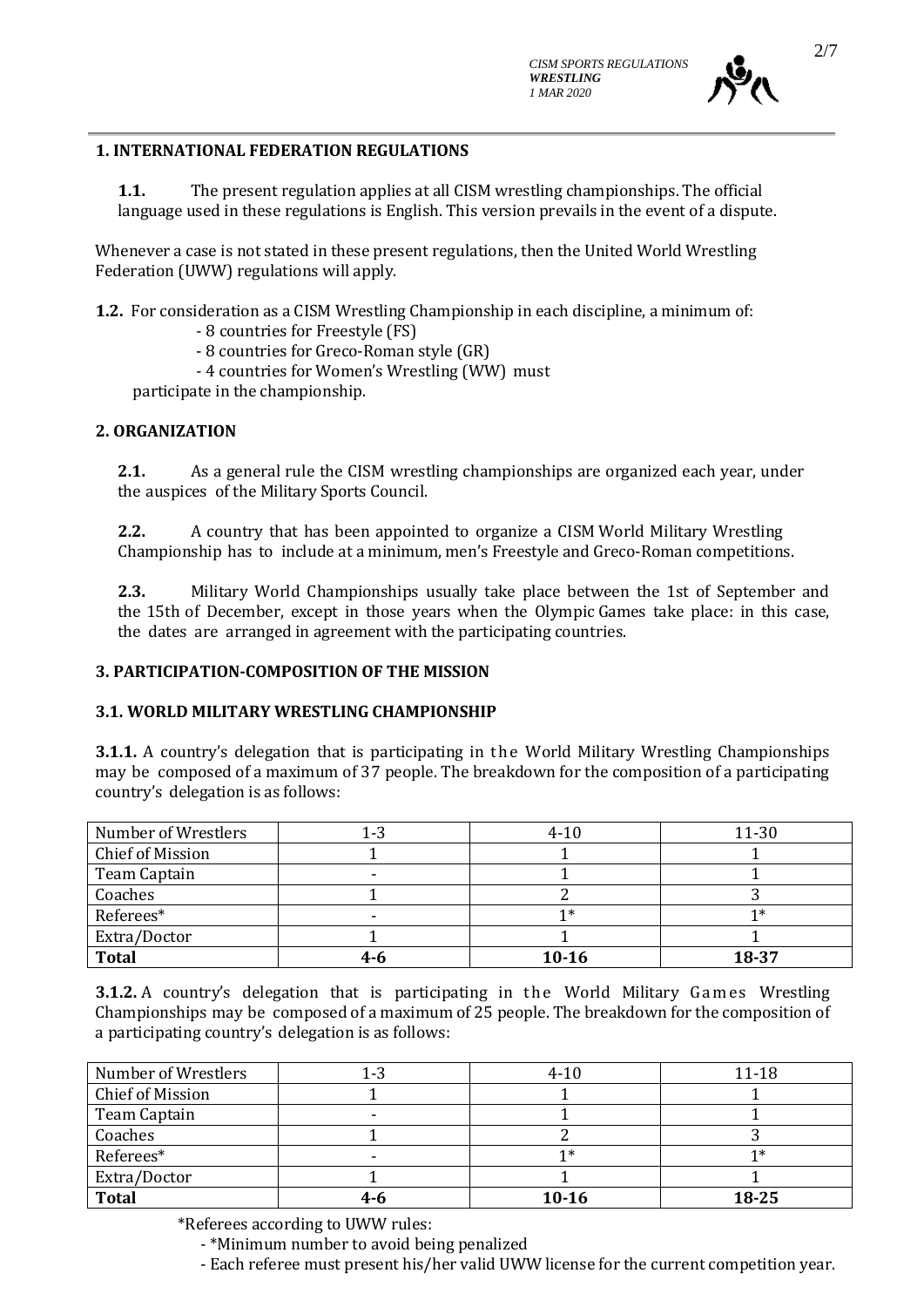*CISM SPORTS REGULATIONS WRESTLING 1 MAR 2020*



**3.1.3.** No additional members may be part of the official delegation without the permission of the host country.

## **3.2. CONTINENTAL CHAMPIONSHIP**

None stated.

# **3.3. REGIONAL CHAMPIONSHIP**

None stated.

# **3.4. QUALIFICATION TOURNAMENT**

None stated.

## **4. COMPETITIONS**

### **4.1. WEIGHT CATEGORIES**

Will be contested in the categories designated by UWW for the current year's World Championships.

Weight categories during single WMWC is 10 per each discipline and during Military World Games 6 olympic categories per each discipline.

### **4.2. TEAMS**

Each country is represented either by three teams (GR, FS, WW) at full strength or by one or several individuals. There will be a maximum entry of one athlete per weight category. The names of each of the competitors are confirmed during the preliminary meeting and are finalized at the weigh-ins.

## **4.3. PLACING**

## **4.3.1. OVERALL TEAM PLACEMENT**

There will be competitions to determine a team champion for each wrestling discipline; GR, FS, and WW. Team placing will be according to the international UWW regulations.

#### **4.3.2. INDIVIDUAL PLACEMENT**

Each weight class will be contested and awards will be given according to UWW rules.

## **5. CALENDAR OF THE COMPETITIONS**

**5.1.** The maximum minimum duration of the championship is 8 days.

**5.2. EXAMPLE PROGRAM for single WMWC** (Host country may decide to adjust competition schedule based on preliminary number of athlete entries.)

1st day

- *Arrival of the missions*

2nd day

- *Training*
- *Preliminary meeting and CISM press conference*
- *At Large technical and referees meeting*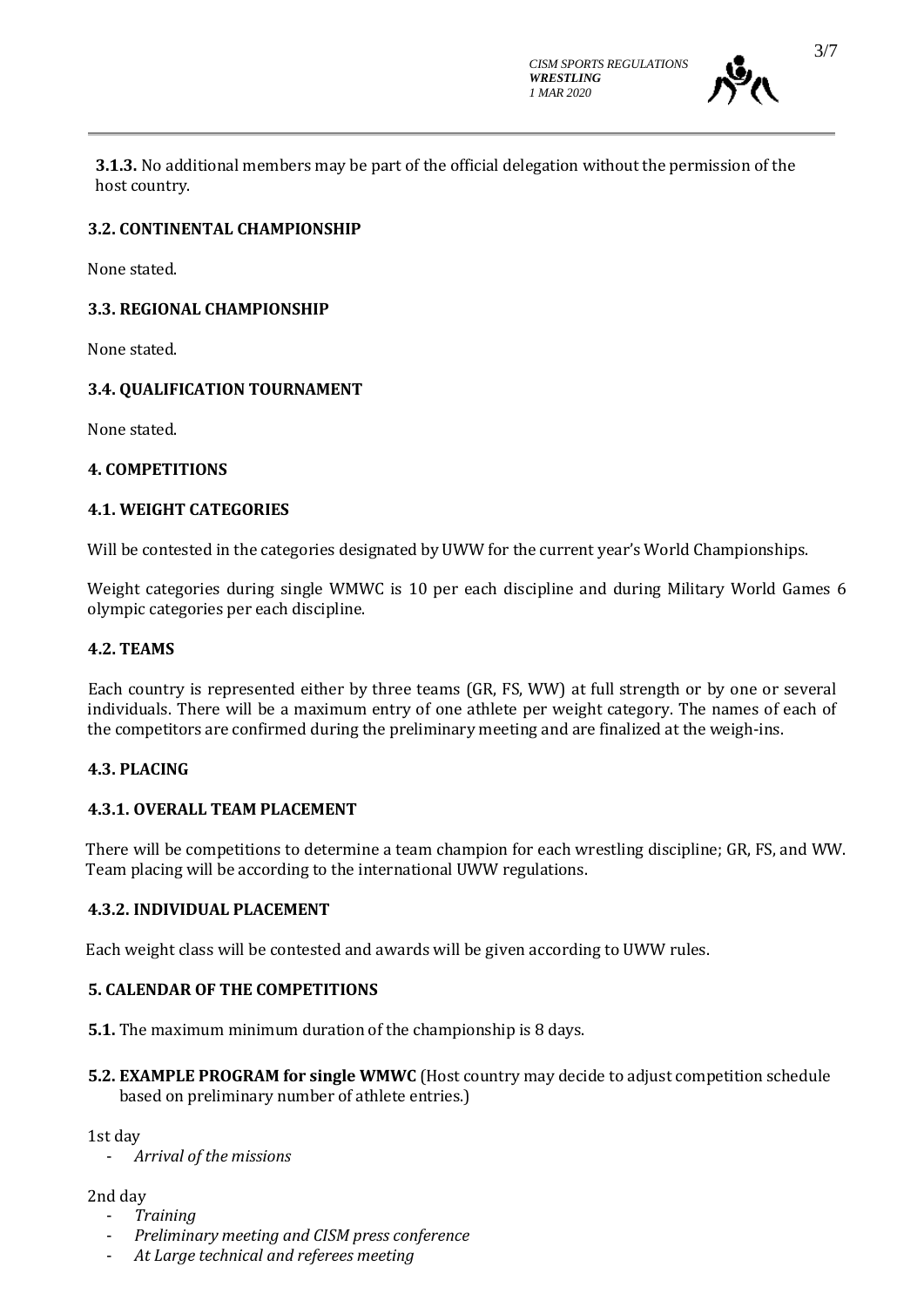

- *Training*
- *Medical control and weighting for FS (57kg, 61kg, 65kg ,70 kg & 74 kg); WW (50 kg, 53kg, 55kg, 57 kg & 59 kg)*
- *Welcoming reception*

3rd day (1st competition day)

- *Medical control and weighting for FS (79 kg, 86kg, 92 kg, 97kg & 125kg); WW (62 kg, 65 kg, 68 kg, 72 kg & 76 kg)*
- *Competition for FS 57kg, 61kg, 65kg ,70 kg & 74 kg; WW 50 kg, 53kg, 55kg, 57 kg & 59 kg*
- *Opening ceremony before competition*

4th day (2nd competition day)

- *+ 2kg weighting for FS (57kg, 61kg, 65kg ,70 kg & 74 kg); WW (50 kg, 53kg, 55kg, 57 kg & 59 kg)*
- *10 FINALS: Repechage and finals for FS 57kg, 61kg, 65kg ,70 kg & 74 kg; WW 50 kg, 53kg, 55kg, 57 kg & 59 kg*
- *Competition for FS 79 kg, 86kg, 92 kg, 97kg & 125kg; WW 62 kg, 65 kg, 68 kg, 72 kg & 76 kg*
- *Awards ceremony*
- *Medical control and weighting for GR (55 kg, 60 kg, 63 kg, 67 kg & 72 kg)*

5th day (3rd competition day)

- *+ 2kg weighting for FS (79 kg, 86kg, 92 kg, 97kg & 125kg); WW (62 kg, 65 kg, 68 kg, 72 kg & 76 kg)*
- *10 FINALS Repechage and finals for FS 79 kg, 86kg, 92 kg, 97kg & 125kg; WW 62 kg, 65 kg, 68 kg, 72 kg & 76 kg*
- *Competition for GR 55 kg, 60 kg, 63 kg, 67 kg & 72 kg*
- *Medical control and weighting for GR (77 kg, 82 kg, 87 kg, 97 kg & 130kg)*
- *Awards ceremony (+ FS+WW Team Cups)*

## 6th day (4rd competition day)

- *+ 2kg weighting for GR 55 kg, 60 kg, 63 kg, 67 kg & 72 kg*
- *5 FINALS Repechage and finals for GR 55 kg, 60 kg, 63 kg, 67 kg & 72 kg*
- *Competition for GR 77 kg, 82 kg, 87 kg, 97 kg & 130kg*
- *Awards ceremony*

7th day (5th competition day)

- *+ 2kg weighting for GR 77 kg, 82 kg, 87 kg, 97 kg & 130kg*
- *5 FINALS Repechage and finals for GR 77 kg, 82 kg, 87 kg, 97 kg & 130kg*
- *Awards ceremony (+ GR Team Cup+Fair Play)*
- *Closing ceremony, banquette and exchange of gifts*

#### 8th day

- *Cultural Tour*
- *Departure of missions*
- **5.3. EXAMPLE PROGRAM for WMWC during MWG** (Olympic Categories Host country may decide to adjust competition schedule based on preliminary number of athlete entries.)

#### D-day

- *Arrival of the missions*

## $D+1$  day

- *Training*
- *Preliminary meeting and CISM press conference*
- *At Large technical and referees meeting*
- *Training*
- *Medical control and weighting for FS (***57kg**-**65kg**-**74kg***); WW (50 kg)*
- *Welcoming reception*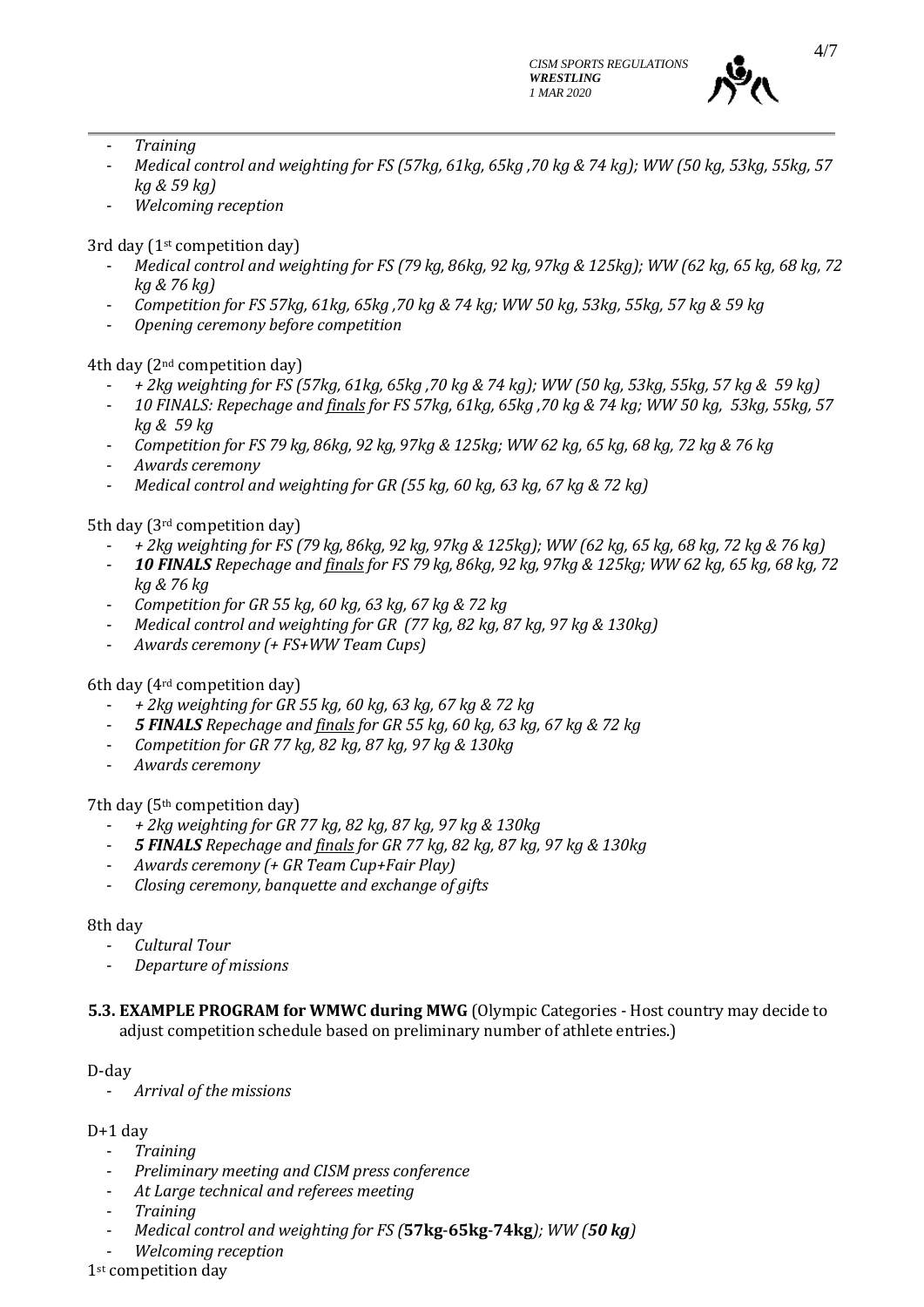

- *Medical control and weighting for FS (***86kg**-**97kg**-**125kg***); WW (***53kg**-**57kg***)*
- *Competition for FS* **57kg**-**65kg**-**74kg***; WW 50 kg*
- *Opening ceremony before competition*

2nd competition day

- *+ 2kg weighting for FS (***57kg**-**65kg**-**74kg***); WW (50 kg)*
- *4 FINALS: Repechage and finals for FS* **57kg**-**65kg**-**74kg***; WW 50 kg*
- *Competition for FS* **86kg**-**97kg**-**125kg***; WW* **53kg**-**57kg**
- *Awards ceremony*
- *Medical control and weighting for GR (***60kg**-**67kg-77kg***); WW (***62 kg-68 kg***)*

3rd competition day

- *+ 2kg weighting for FS (***86kg**-**97kg**-**125kg***); WW (***53kg**-**57kg***)*
- *5 FINALS: Repechage and finals for FS* **86kg**-**97kg**-**125kg***; WW* **53kg**-**57kg**
- *Competition for GR* **60kg**-**67kg-77kg; WW 62kg-68kg**
- *Medical control and weighting for GR (***87kg**-**97kg**-**130kg***); WW (***76kg)**
- *Awards ceremony (+ FS Team Cup)*

4rd competition day

- *+ 2kg weighting for GR (***60kg**-**67kg-77kg); WW (62kg-68kg)**
- *5 FINALS: Repechage and finals for GR* **60kg**-**67kg-77kg; WW 62kg-68kg**
- *Competition for GR* **87kg**-**97kg**-**130kg***; WW* **76kg**
- *Awards ceremony*

5th competition day

- *+ 2kg weighting for GR* **87kg**-**97kg**-**130kg***; WW* **76kg**
- *4 FINALS: Repechage and finals for GR* **87kg**-**97kg**-**130kg***; WW* **76kg**
- *Awards ceremony (+ GR+WW Team Cups+Fair Play)*
- *Closing ceremony, banquette and exchange of gifts*

... included women's wrestling categories for the  $4^{rd}$  and  $5^{th}$  competition days

8th day

- *Cultural Tour*
- *Departure of missions*

**5.4.** The following mandatory meetings must take place during the competition:

- Preliminary meeting
- Permanent Technical Committee meeting

#### **6. TECHNICAL JURY**

#### **6.1. COMPOSITION**

The Technical Jury is composed exclusively of active or retired military personal that are particularly skilled in matters pertaining to wrestling.

The President of CISM Sport Committee appoints the President and members of the Technical Jury during the preliminary meeting from the technicians attending the championship with a special knowledge of the appropriate sports matters and regulations. The President of the CISM Wrestling Committee serves as the chairman.

Under no circumstance may any member of the Technical Jury belong to the organizing committee.

The CISM Wrestling Committee shall add up to four (4) other members, chosen among the missions for the duration of the competition, who are skilled and knowledgeable in the sport of wrestling to serve as a Technical Jury.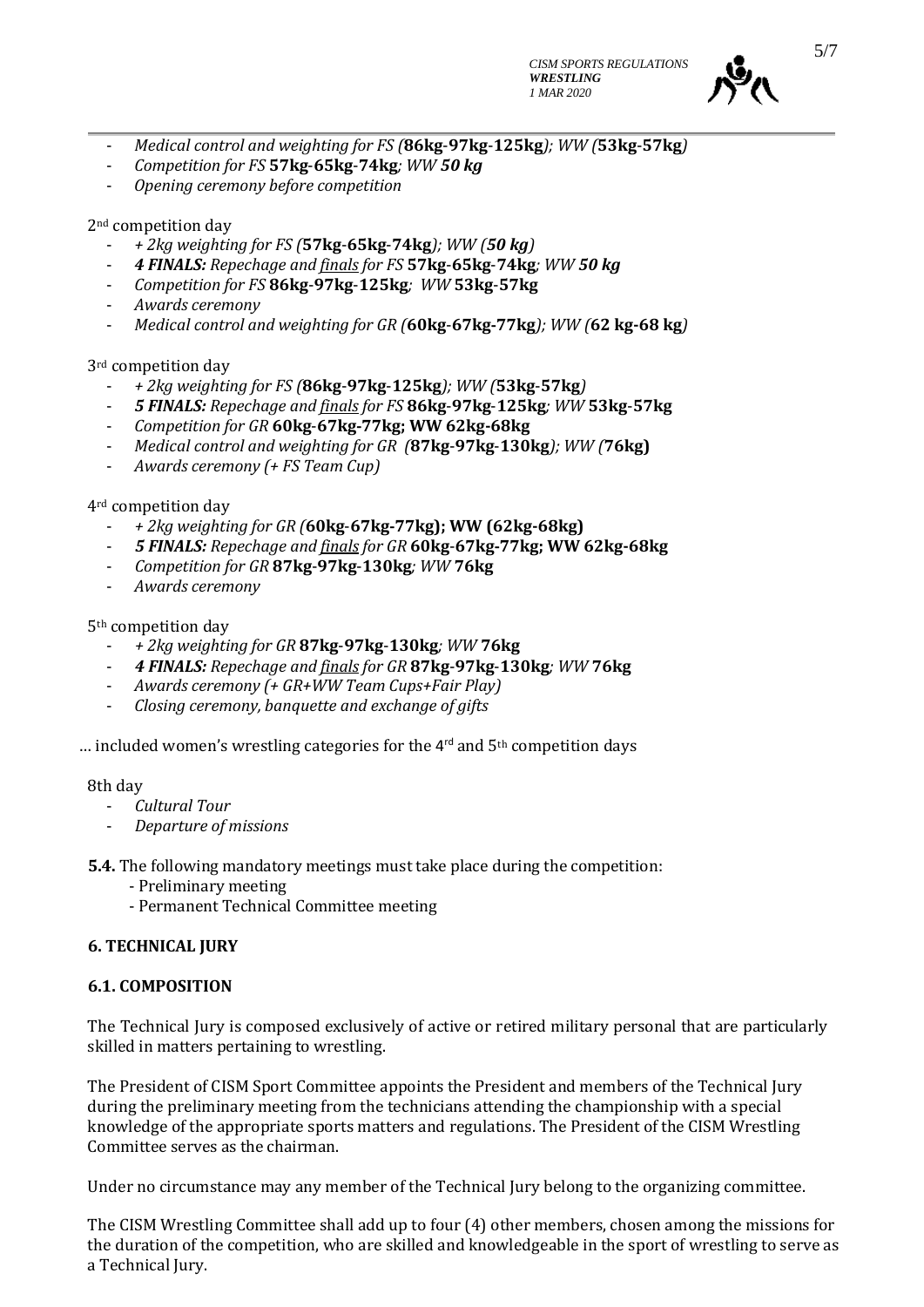

The Technical Jury controls and ratifies the results. It hands over to the Official CISM Representative for transmission to the General Secretariat all originals of the protests as well as the decisions taken.

### **6.2. FUNCTIONS**

The Technical Jury:

- Assures that competitors are currently active duty military members for their respective country by confirming a military ID card or an issued country passport which indicates that the competitor is in the military. If such documents are not available then the Chief of Mission for the respective country must sign a waiver stating that the individual is actively serving in their country's military. This document will then be sent to their country's CISM representative for confirmation.

- Assures, before the competition, that the facilities meet the requirements of the CISM and UWW regulations.

- Assures that the wrestlers are matched according the results of the lots that have been drawn;

- Assures that UWW and military regulations are strictly respected during the matches;

- Records the objections. All objections are written down and are signed by the Chief of Mission;

- Gives a ruling on all objections except those concerning decisions taken by the judges and the jury during matches.

- Checks and ratifies the results.

#### **7. TITLES AND AWARDS**

#### **7.1. TITLE OF THE CHAMPIONSHIP**

"X...th World Military Wrestling Championship"(Logo CISM)

#### **7.2. PRIZES AND AWARDS**

The sponsoring country is responsible for and will present medals and awards to:

- To the winner of each weight category: the CISM gold medal and the champions' certificate
- To the wrestler who came second in each weight category; the CISM silver medal
- To the wrestler who came third in each weight category; the CISM bronze medal (2 bronze medals)
- To the top three countries in each wrestling discipline. (Ref 4.3.1)
- A "Fair Play," award will be given to the athlete who demonstrates the best sportsmanship.
- Other possible awards are given on the sponsoring country's initiative (cups, medals, memento)